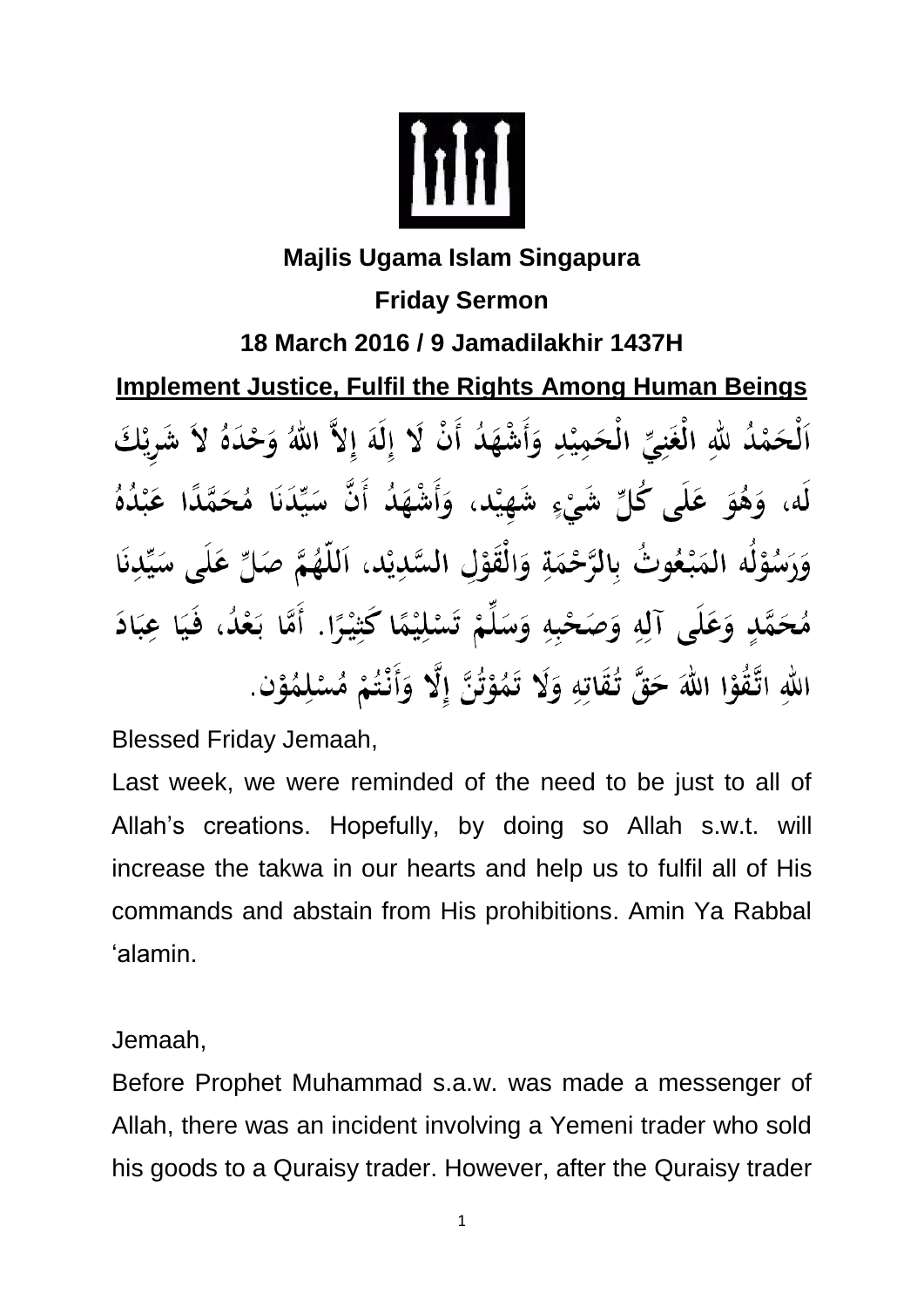received the goods, he refused to pay the promised price. The Yemeni trader reported the incident to the Quraisy leader in Makkah, seeking justice. Seeing this, the Quraisy leaders including Prophet Muhammad s.a.w., who was known as Al-Amin or the trustworthy one, signed an agreement to defend those who have been oppressed even if the oppressor were to come from amongst their people. After he was made a Rasul, Prophet Muhammad s.a.w. said:"*I attended an agreement held at the house of Abdullah bin Jud*'*an. There is nothing that surpasses my love for the red camel except for this agreement. If I was asked to agree to this agreement after the coming of Islam, I would partake in it.*"[Hadith reported by Al-Baihaqi]

This agreement was known as Hilful Fudhul, which means the agreement of those who were prioritised or honoured.

That was how Islam and the Messenger of Allah uphold the principle of justice among all of humankind. Allah s.w.t. wants us to uphold justice and fairness in all our relations with others. Even if the oppressor is from among our race, religion, or even our own family members, we must defend the oppressed. Allah s.w.t. reminds us in surah An-Nisa verse 135:

2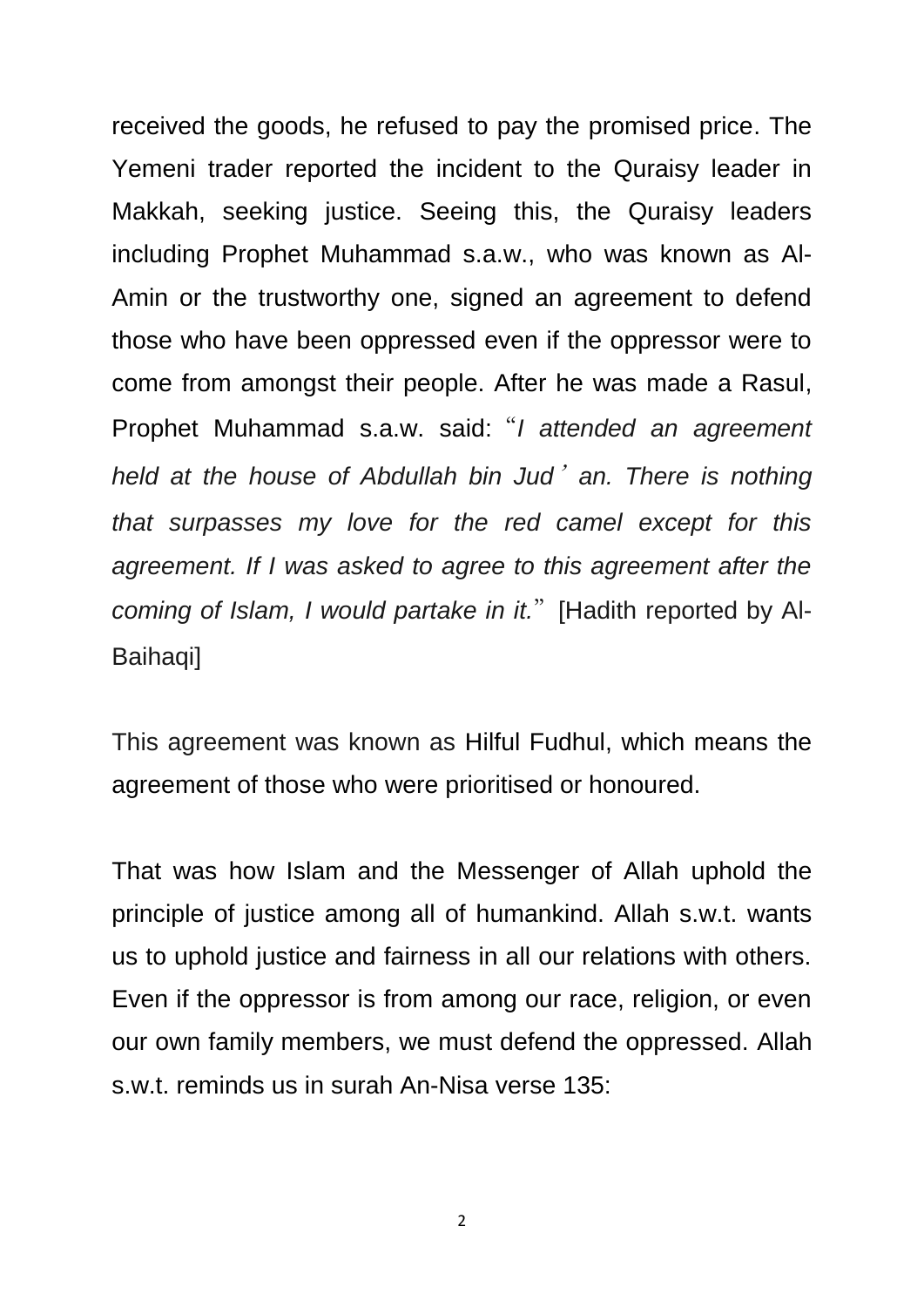يَآاَيُّهَا ٱلَّذِينَ ءَامَنُواْ كُونُواْ قَوَّآمِينَ بِٱلۡقِسۡطِ شُهَدَآءَ لِلَّهِ وَلَوۡ عَلَىٰٓ أَشۡسِكُمۡ أَوِ ٱلۡوَٱلِدَيۡنِ وَٱلۡأَقۡرَبِينَ پر<br>پہ يو<br>په م<br>أ ٰٓأ Ì ا<br>-<br>- $\frac{1}{2}$ ي أ ;<br>أا م<br>أ نة<br>ف ْ  $\tilde{\mathbf{z}}$ قِ أ<br>أ ل .<br>أأ أَمْ ل ة ِ <u>ة</u>  $\tilde{z}$ َ ل<br>أ ل .<br>آ ٱ .<br>أ ٱ إِن يَكُنْ غَنِيًّا أَوْ فَقِيرًا فَٱللَّهُ أَوْلَىٰ بِهِمَا فَلَا تَتَّبِعُواْ ٱلْهَوَىٰٓ أَن تَعۡدِلُواْ وَإِن تَلۡوُ رَاْ أَوۡ تُعۡرِضُواْ فَإِنَّ  $\ddot{\bullet}$ ِ<br>معرضہ يم<br>ج  $\tilde{z}$ ِ<br>خ ر<br>آا  $\tilde{\circ}$  $\ddot{\bm{z}}$ ا أَم ذِِ فَ َ  $\int$ ل .<br>أا ا أَم و<br>أ ل <sup>و</sup> ِ ا ة ا ذ نی<br>نیم ْ و<br>ن ۯ أَمْ اَل*َّلَّهَ* كَانَ بِمَا تَعۡمَلُونَ خَبِيرًا ر<br>آ م<br>|<br>|  $\hat{\bm{z}}$  $\tilde{\bm{z}}$ 

Which means: *"O you who have believed, be persistently standing firm in justice, witnesses for Allah , even if it be against yourselves or parents and relatives. Whether one is rich or poor, Allah is more worthy of both. So follow not [personal] inclination, lest you not be just. And if you distort [your testimony] or refuse [to give it], then indeed Allah is ever, with what you do, Acquainted."*

Jemaah, this verse reminds us that the importance of upholding justice should not be blinded by our love for someone. If we are an employer and our employee, who is of the same race or religion, commits a mistake or even a crime that can harm others and him, it is our responsibility to ensure that we try and prevent it from happening. Just as how we do not want others to oppress and be cruel to us, then we should do so for others. In fact, by preventing the person from going on with his bad intentions, we are actually helping him. Hence, there is a hadith of Rasulullah s.a.w. which reminds us: *"Help your brother, whether he is an oppressor or he is an oppressed one. If he is an oppressor help by preventing him from oppressing others. If* 

3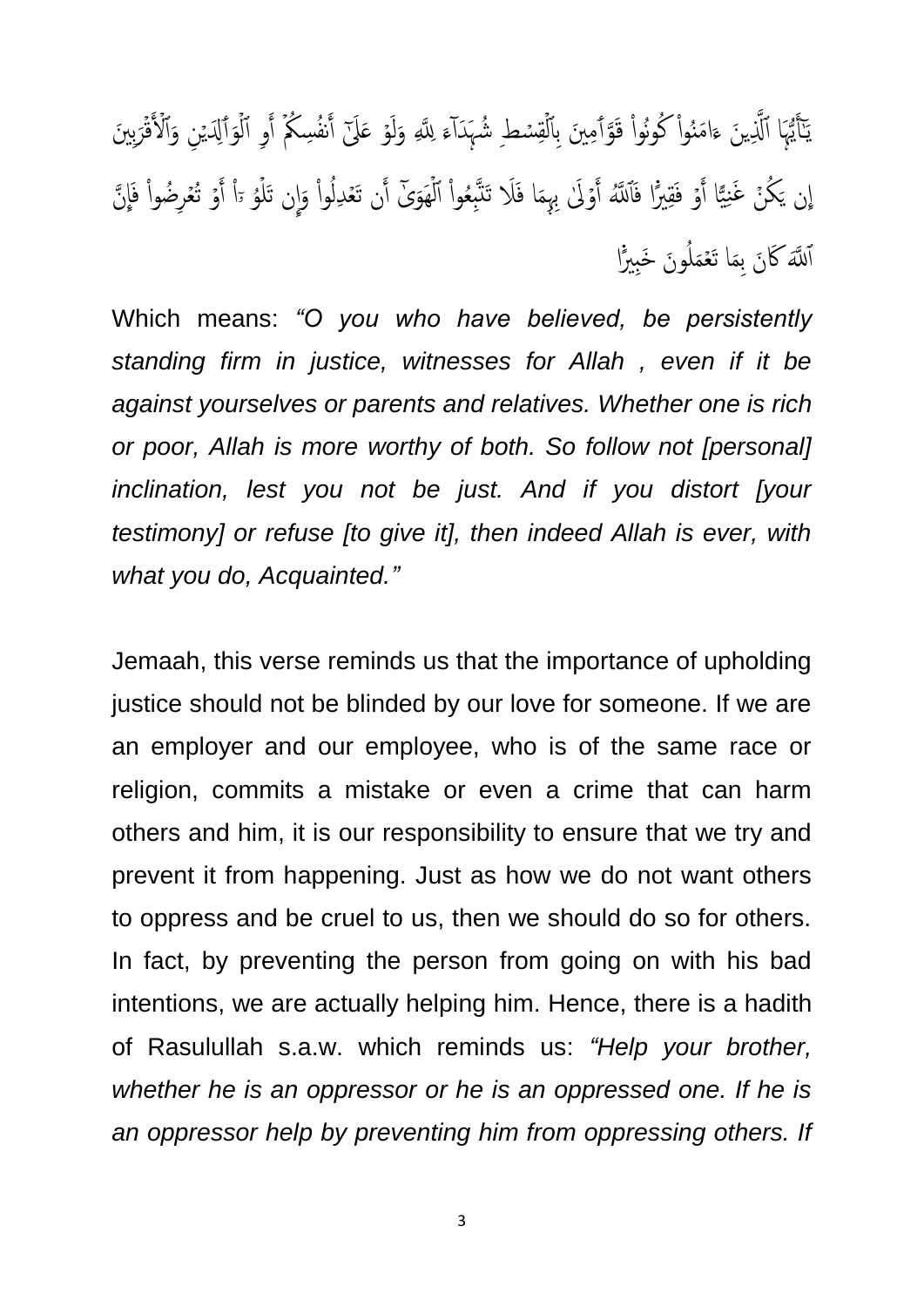*he is oppressed, help him to be free from the oppression."*  [Hadith reported by Imam Al-Bukhari]

Sadly, today we see how some people will defend and condone those who are of the same religious views as them, or from the same group of friends, even if the person is doing something wrong. For example, if he sees a friend shaming, even insulting and oppressing another person of a different religious view, instead of reminding his friend not to do so, he defends and upholds the opinion of his friend! This is not in line with what Islam teaches us. We should not heed our desires and our ego. If our friend is in the wrong, then we have to help him by correcting him.

## Friday Jemaah,

Besides that, we should also ensure that in being just to all of humankind, we extend kindness to everyone. As we desire upon others to be kind to us, we should do so to others. Nabi s.a.w. once said: *"None of you will believe until you love for your brother what you love for yourself."*

Don't you want to be helped, supported and motivated at times when you are down and in need? Hence, with that as an example, that is why as Muslims we should strive to help victims of disasters, no matter their race, religion nor their

4